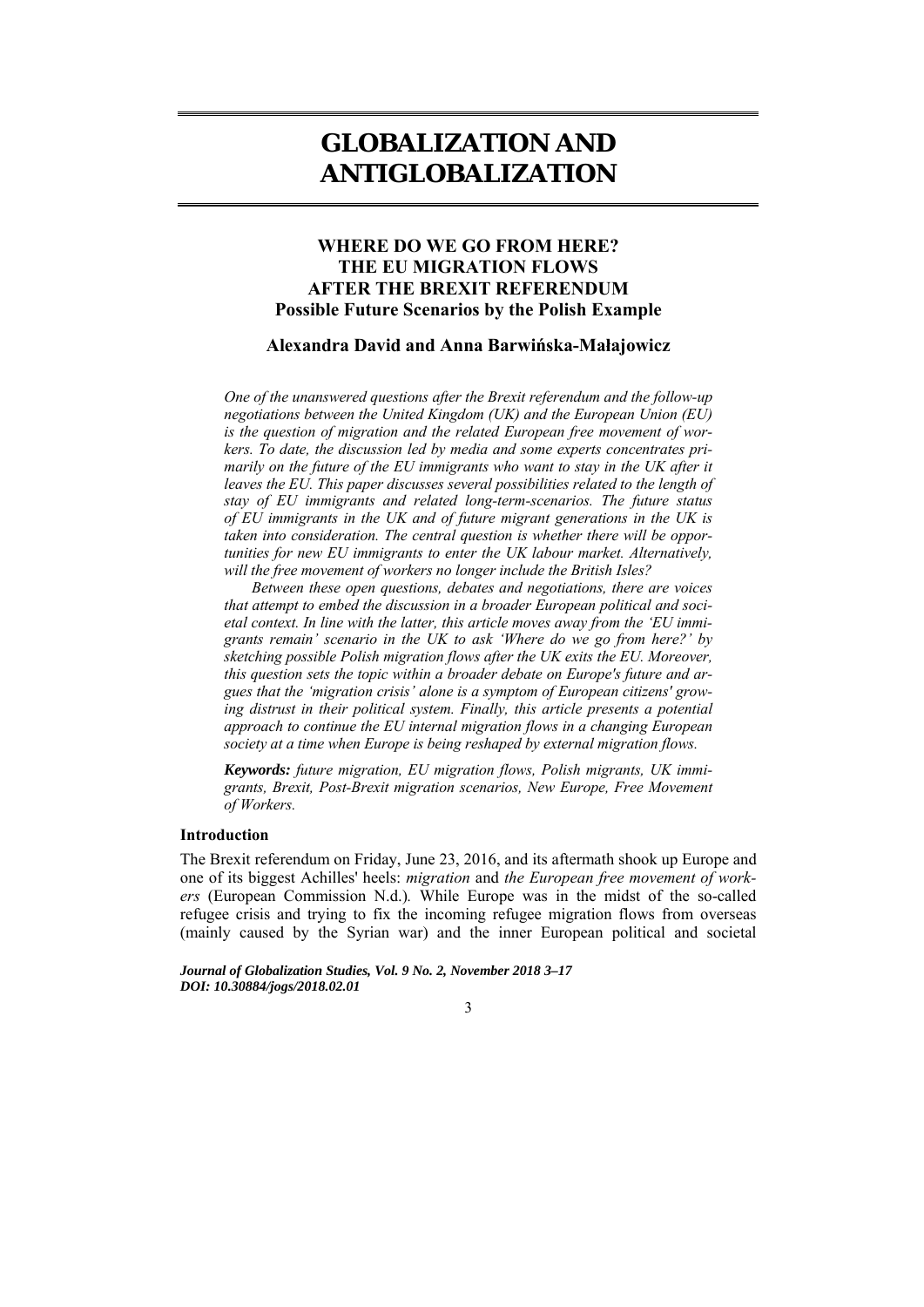conflicts related, the Brexit referendum showed that '[…] a major argument of the Leave campaign [was] that Brexit would allow more control over the flow of immigrants to the UK from the rest of the EU' (Wadsworth 2016). Moreover, as several experts (*Ibid.*) and the media reported, it appeared that a specific population in Britain was concerned about the impact of immigrants on the labour market, especially wages and the British quality of life. The results of the referendum shocked the EU since immigration – even if it challenges several European member states and their systems – can be regarded, to some extent, as an opportunity for the European labour markets (European Commission N.d.) and demographic development and, at the same time, can be a driving force for regional economies (David 2015; David *et al.* 2012: 25–35; Ther 2017).

Despite the current uncertainty regarding how or if Europe and the UK will complete the Brexit negotiations, this article is motivated by the question '*Where do we go from here?*' with a focus on possible consequences of Brexit on the free movement of workers through the lens of Polish migration flows. Since this focus cannot be grounded in practice, this article presents possible post-Brexit migration scenarios and deepens the discussion.

#### **In the Search for Answers**

One thing is certain: the EU, as we knew it before the Brexit referendum, no longer exists and will not return to its former shape. What the UK decided in June 2016 now, in retrospect, seems not to be a complete rejection of the European spirit but rather a cry for help from certain citizen groups who, after years of despair, tried to capture attention for their needs and concerns.

As usual, in public discourse and the media, many potential reasons for leaving the EU were discussed. However, the success of the Leave campaign can be explained by some of its propagandistic warnings: for example, how the UK citizens will become poorer over time, how the unemployment rate will rise and misinformation about the money sent to the EU weekly instead of investing in its own interests. However, the main reason seems to be EU immigration to the UK and the wider question of national and cultural identity (BBC 2016), which suited Leave's message and therefore was used frequently. In this context, the question arises: *How is it possible that the EU immigration caused such a reaction from the UK citizens, especially after years of living side by side with different groups of immigrants, mainly in peace and security?* 

Some possible answers to this question can be found in the response to the terroristic attacks of September 11, 2001, in New York, followed by the 2005 attack in London. However, even if these incidents have already influenced the relationship between UK citizens and immigrants in general, experts note that, finally, the refugee crisis in Europe was the decisive aspect for many British voters. Still, the *why* also remains unanswered in reference to the refugee crisis.

For instance, David (2017: 16) argues that the so-called European refugee crisis was not the primary crisis Europe has faced in recent years. Rather, an increased inflow of immigrants (in this case, refugees) revealed problems to which Europe had given too little attention in the past decades: (1) the permanent challenge of securing skilled workforces for an innovative and competitive economy; (2) the permanent challenge of integrating vulnerable groups into the labour market and taking diversity into account; (3) the permanent challenge to establish a fair balance between the member states regarding social and economic issues; and (4) the permanent challenge to develop and implement local and regional concepts in order to integrate the first three points.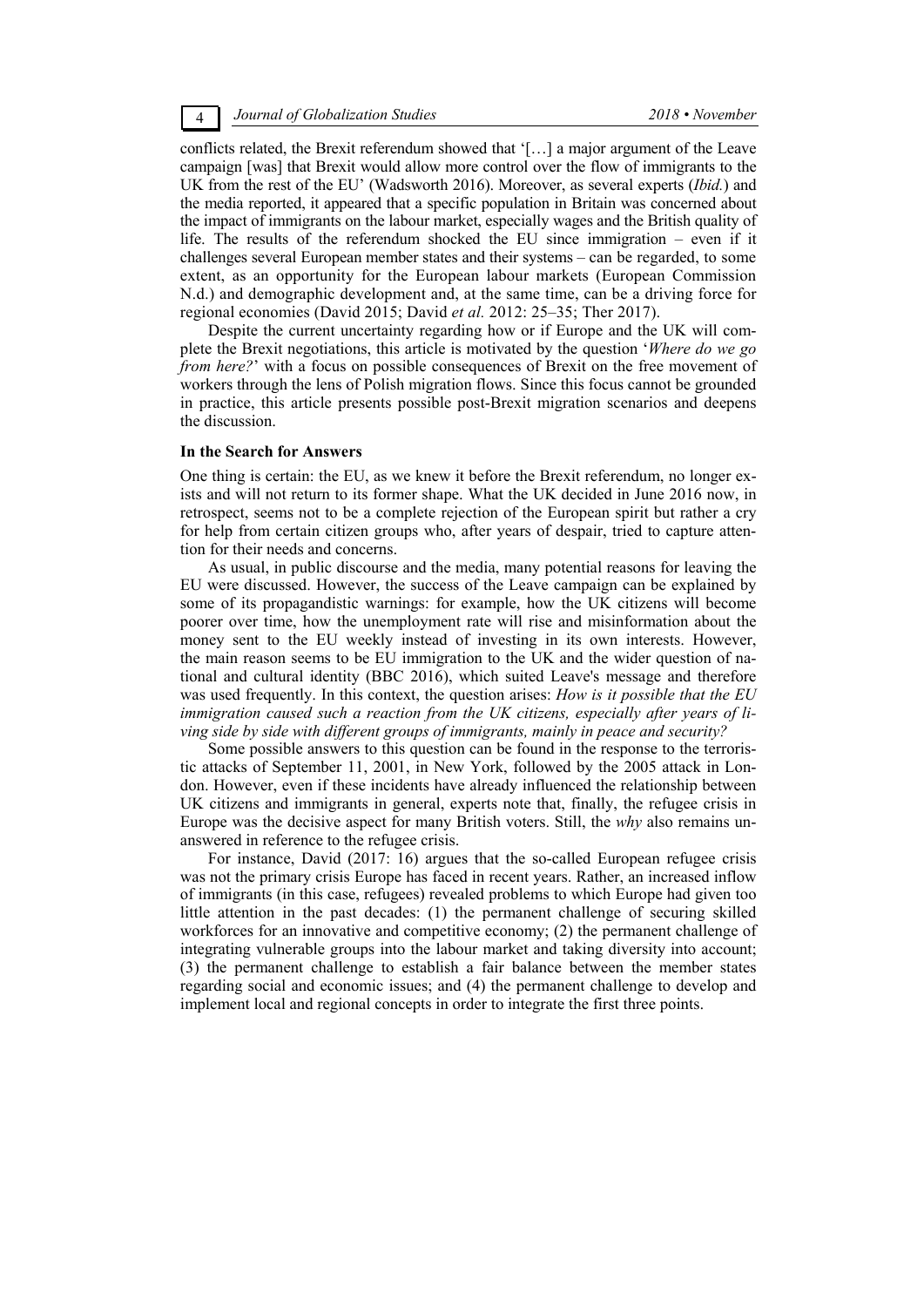In his book *After Europe*, Krastev (2017) explains that globalisation, open borders and the free movement of *people, goods* and *ideas* across Europe also have negative effects on European citizens, who were neglected for many years. Krastev particularly refers to citizens in Eastern Europe and the British Isles. In his description of these cultures, both still have a strong sense of the *local* because these areas were never faced with the heavy immigration flows that Central Europe has seen since World War II. Krastev argues that, in particular, the rural areas of Eastern European countries and the British Isles (until the borders were opened) stand for the many smaller countries in Europe that hope to stop or slow a loss of regional identity by adopting a misleading understanding of integration that results in segregation. According to Krastev, the main causes of Brexit began with the explanation of uncertainties of many EU citizens about European developments in the political and economic climate. The opening of borders and the shift from local to global contexts split Europe's population into groups of global and local citizens. On the one hand, these two groups symbolise '*winners*' of Europeanisation and, on the other hand, the *disconnected* citizen, to whom open borders bring even more insecurity (Krastev 2017). This division in European society is widening between people who support diversity and pluralisation and those who are opposed: in other words, the EU citizens who feel free and who enjoy the idea of the EU and free movement, and those who are afraid of open borders and loss of identity. Europe's *winners* are open-minded towards global flows and immigrants, regarding the inflow of foreigners as a chance to the Western European societies in terms of skilled workforce – not least because the winners know that, in times of real crisis, they are able to leave, finding living and working place somewhere else, leaving behind challenging situations. The disconnected parts of Europe's population must remain in the *local*, due to a lack of possibilities. They continue to live in fear of new competition for jobs, homes or education with the newcomers.

The fact that digitalisation is no longer a future scenario but is present society as a whole makes the situation even worse. Through daily discussion of how much digitalisation will change people's employment and cut even more jobs (primarily in low-skill based sectors), insecurity grows and younger generations lose life orientation. In *Wasted Lives* Zygmunt Bauman (2003) describes how new generations are depressed by globalisation. By losing their jobs, their projects and their orientation points faster than ever, they also lose the confidence of being in control of their lives and having a social place of their own. Also, several deprived groups of people – in this case, in the UK – could observe the development of successful immigration stories, pointing even more to their own economic and financial woes. Thus, after years of watching successful immigrant integration into the UK's labour markets and society, the refugee crisis – by the heavy inflow of immigrants to the EU in a short period – unintentionally awoke national fears, which led to false scenarios of what could be. The answer to these fears was the revival of a strong sense of the local and nostalgic references to old times with closed borders – all motivated by the idea of defending the known and pushing away the unknown.

Against this background, Brexit was inescapable. Leaving the EU was the next possible way for UK citizens to release the pressure of complete openness despite having to pay a high price to leave free Europe and return to familiar territory.

This development in the UK population was not unexpected; rather, it was one of the many European examples of the *silent revolution* against terrifying, and often incomprehensible, future scenarios*.* In a similar vein, the reaction of the Western Euro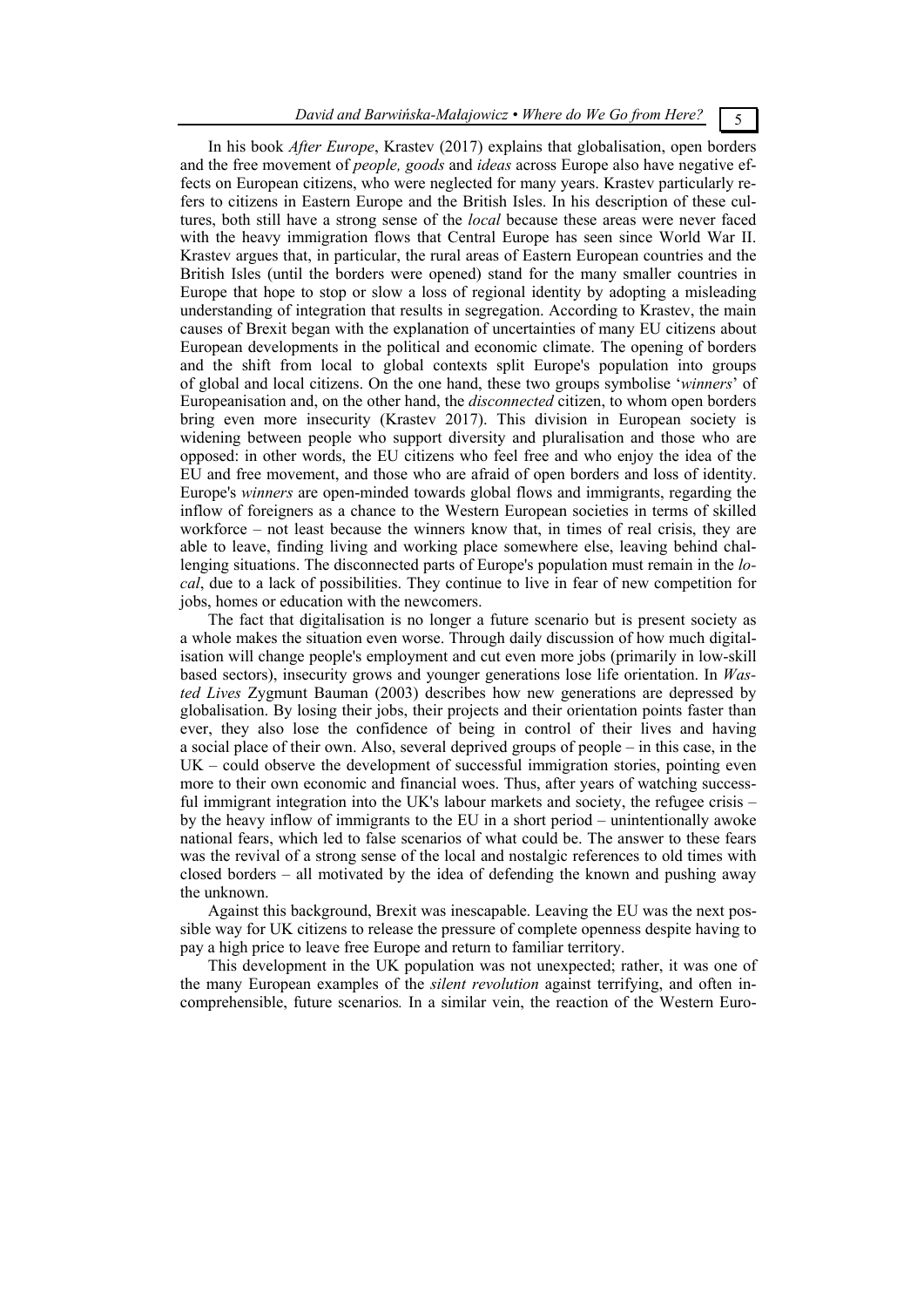6 *Journal of Globalization Studies 2018 • November* 

pean countries – such as Germany, Austria, France and the Netherlands – to the newest European migration inflows results in increased votes for right-wing parties and choosing populism.

### **The Age of Migration (revisited)**

In *The Age of Migration*, which describes the worldwide migration trends, Castles with co-authors (2014) points to the fact that migration is as old as humanity. Since migration is a natural phenomenon, it can neither be stopped nor avoided. Immigration flows can be steered to a certain degree (see, as prominent examples, Canada or the USA) but in general, strict migration policies create even bigger migration flows. The explanation for such behaviour is easy to detect: the more forbidden a country of destination is to potential migrants, the greater the desire to reach these countries, hoping for a better quality of life. Moreover, it is not a secret that wealthy Western countries, particularly the USA and Western Europe, could, for many years, grow and do business at the expense of poorer and third-party countries (see former colonialisation as an example). Today, globalisation and digital technologies influence individual migrants' behaviour, even stronger in terms of identifying a specific part of the world as their future home and demanding the right to do so. The destination points for people who plan to migrate are no longer a simple narrative. Streamed videos and pictures available on social media create partially false impressions and promise benefits to the potential migrants that do not exist. This is one explanation why so many migrants are disillusioned by reality after reaching their target.

Although this article does not revisit the complete history of European migration, it does provide examples of historical European migration patterns. Moreover, throughout history it was often immigrants who challenged European countries and their citizens and, at the same time, managed to provide new ideas – many of which turned into innovations.

Europe has a long tradition of migration and refugee migration. Before the two World Wars, Europe was considered a continent of emigration rather than immigration. Nevertheless, in the  $17<sup>th</sup>$  century, the Huguenots<sup>1</sup> fled their homes because of their Calvinistic beliefs. In the persecution of the Huguenots, the term *réfugié* was used for the first time, and became widely used during World War I when refugee migration became a global challenge for the first time in Europe (Ther 2017). Following the example of the Huguenots, many religious minorities crossed the borders of Europe during the World Wars. After World War II, a change in migration flows occurred. Europe was chosen by a large number of immigrants from former colonial states and became an immigration continent. Moreover, Western European countries, in particular, experienced a lack of workforce due to the fast-growing economy after World War II. This rapid development in the economy, welfare, lifestyle, political and social security and other socio-political areas and so forth (Gans *et al.* 2013: 329–377) motivated people to emigrate to and within Europe, leading to long-term chain migration. Since then, migrants have belonged to European life and its street scene (Yildiz 2013).

In the past few years, the internal migration within Europe and external migration to Europe has increased again, not least because of the free European movement and worldwide political upheavals, such as the refugee crisis (due to the Arab Spring and the Syrian war). Thus, immigration has become an even stronger factor of the European economy (OECD 2014). As noted above, effects of the financial and economic crises, internationalisation, and promotion of free movement within the EU have led to new migration patterns, pluralisation and globalisation of migration (David and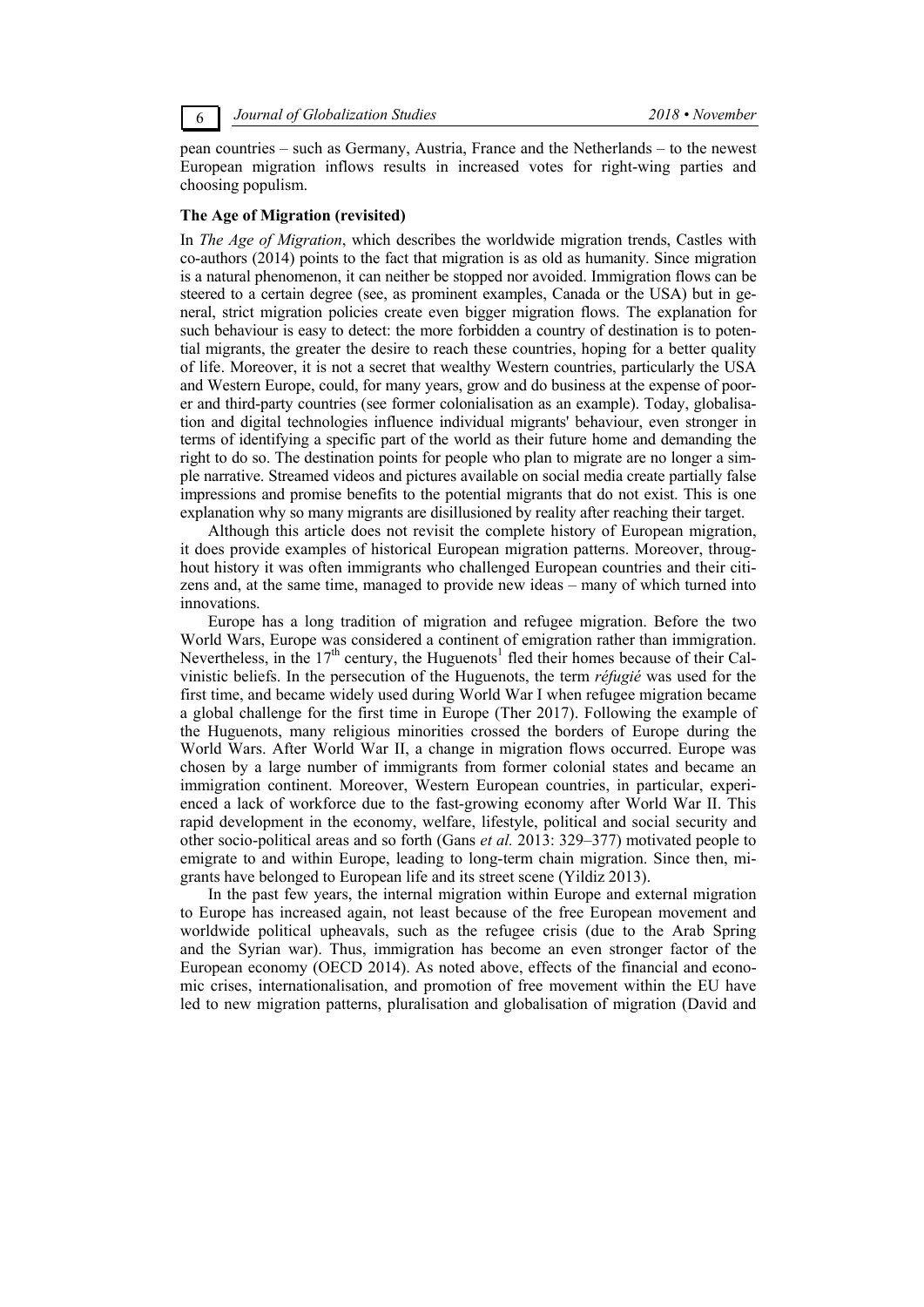*David and Barwińska-Małajowicz • Where do We Go from Here?* 7

Barwińska-Małajowicz 2015: 114–125). The new migration patterns differ in several ways from those seen previously, mostly in the dimensions of time and place. Whereas in Europe, during times of industrialisation and later between 1970 and 1990, people tended to be permanent or long-term migrants who moved bilaterally between a domestic and a receiving country, the current situation shows a tendency towards temporary and circular migration (Nowicka 2007). It seems as if permanent migration rebounds, despite refugee migration. Also, it has been observed that, since the late 1990s, new forms of migration patterns have solidified. David *et al.* (2012: 25–35) refer to these as *New Nomads*, inspired by the concept of Saxenian's *New Argonauts* (Saxenian 2007)*.* Usually, this primarily involves highly skilled migrants. New Nomads stand out by choosing multiple destination countries, moving from one region to another within a certain period. They live transnationally (Pries 2013: 67–82), including return migration to their domestic region and emigrating anew (Klagge and Klein-Hitpaß 2010: 1632– 1651). This pattern underlines how, in addition to transformed time and space dimensions, there is also a change in the people who are migrating. Although *new* migrants are better educated and more mobile than the previous generation, this does not mean that every case has a success story to offer. Even when there is a skills shortage in several European countries, many migrants still do not have the adequate entrance requirements for the labour markets of the receiving countries; see, as an example, the current refugees from North Africa (*e.g*., Syria). Moreover, these migrants fight challenges of inclusion such as the recognition of their qualifications or language skills. In turn, even highly skilled migrants have to deal with uncertainties that are increased by globalisation effects. One such effect was the Brexit referendum, which changed EU migrants' future in a blink. It seemed as if the European opening of borders was the worst outcome for the UK citizens, while it was the best outcome for much of Eastern Europe's population: 'Europe's leaders thus face a dilemma: curbing freedom of movement may help to keep the UK in the EU, but it runs the risk of delegitimising the project in the eyes of its newer members' (Kratsev 2015).

#### **What will Happen to EU Immigrants after Brexit?**

As described above, the effect of immigration from Eastern Europe to the UK has, over time, turned into a heated debate in Britain. However, there are several British examples that show immigration can change a cityscape positively and make it even more attractive. Boston (Lincolnshire), for instance, is known in Britain as a town that has been extremely affected by the EU immigration: mainly by Polish migrants who arrived after 2004. In the example of Boston, the BBC reported changes in the town by immigrants (Cook 2016). Before the EU immigration, Boston was a sleepy farming town: 'Growers used to bring in transient workers for the brief harvest periods' (*Ibid*.). In doing so, positive effects arose and the local economy has diversified over time and created work all year around. Moreover, even if these effects are small in comparison to the national level, for Boston it meant at least a transformation regarding its image, attraction for younger people and the cityscape. Also, the findings of the European project *'Enter to Entrepreneurship'*, under the Erasmus+ Programme,<sup>2</sup> showed that EU immigrants could contribute to Boston's entrepreneurial activities and increase the numbers of students at the local college. $3$  Regarding this cultural change, the Brexit referendum and its possible effects will again change many UK towns to a certain extent when EU immigrants may leave the country due to new – and so far, uncertain – regulations.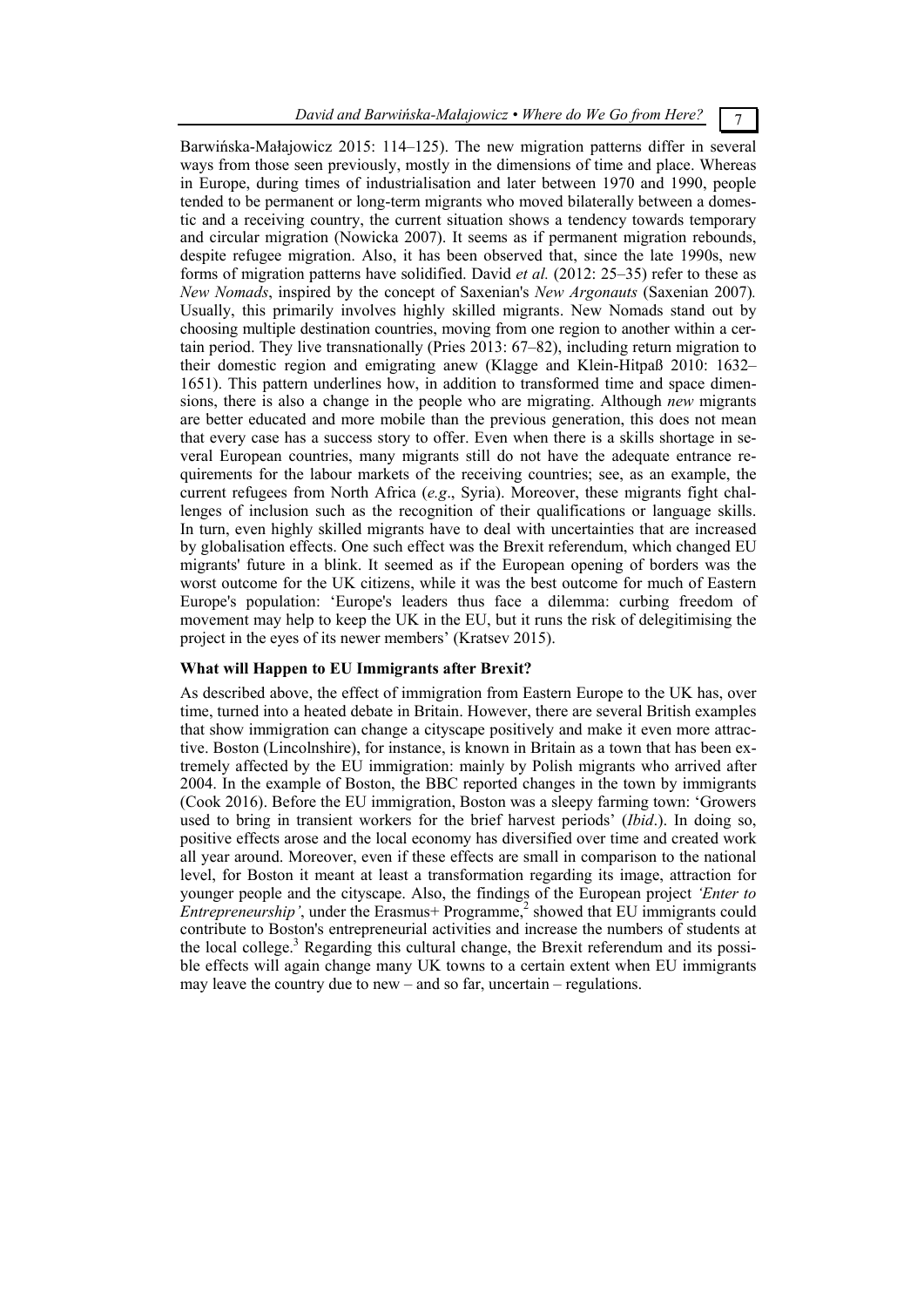### 8 *Journal of Globalization Studies 2018 • November*

Several scenarios have been discussed in the media, related to the future procedure for EU citizens in Britain. Some report that EU citizen will still be able to travel to Britain for work after Brexit, but this will go hand in hand with new immigration plans (Webb 2017). The proposals, which have not yet been fully developed, would allow EU immigrants to enter Britain to try and find work without applying for a visa. On the contrary, firms who plan to hire EU workers would have to apply for special sponsorship permits. Thus, the number of permits allowed would then be set by the government (Mullin, Webb and Harper 2017). The Prime Minister has confirmed in media statements that the current EU immigrants living in Britain – approximately 3.3 million – will not gain settled status and permanent residency (Bone 2014) unless they have lived in the UK for at least five years. Other policies under discussion would allow EU nationals who have lived in the UK for fewer than five years to apply through the Home Office for a residency document over a two-year window – an average of 4.100 submissions a day and to pay around £65 each – generating £195 million. This proposal will include family members and partners resident in the UK at the cut-off date, including those who have not yet reached five years' residence. EU immigrants living in the UK legally for at least five years will receive a type of settled status, allowing them to live, work and claim benefits just as before the referendum. However, these statements are still in progress. The German daily newspaper *Frankfurter Allgemeine (FAZ)* reported in September 2017, concerning a confidential policy document, that the UK will stop the EU immigration flow immediately after Brexit (Theurer 2017). According to Peter Bone, this may happen by March 2019. Further, the *Guardian* reports that the government '[…] is going to redeem the referendum promise to end the free movement and "take control" of EU immigration' (Bone 2014).

Since the free movement of workers is one of the four freedoms linked to the single market, it seems to be indisputable that immigration rules cannot stay the same after Brexit. Even if people come from the EU to work in the UK and vice versa, the free movement will not be free any longer. For instance, the UK government proposes that EU citizens receive the status of *third-country nationals* from the day after Brexit. That proposal means that EU citizens will have fewer rights in the UK than British nationals would have in the EU. The EU immigrants would not only lose their right to vote in local elections, but their future family members would also have to prove a minimum income, as the German newspaper *Spiegel Online* reports (Spiegel 2017).

There are several scenarios regarding the future of EU immigrants in the UK. Moreover, even if the newest development in the Brexit discussion – the offer of Donald Tusk (the current president of the EU) asking the British to continue their EU membership and considering a second possible referendum – seems more positive than all negotiations until now. A return to the free movement between the UK and the other EU member states seems to be illusive at this point.

#### **The Long Tradition of Polish Emigration Flows**

Poland has always been considered as a country of emigration. By the end of the eighteenth century, when industrialisation began and, into the nineteenth century, more people emigrated from Poland than from any other European country. For instance, there are currently 1.5 to 2 million people in Germany alone who have all or part of their ethnic, cultural and linguistic identity rooted in Poland (Finkel N.d.).

Throughout history, Polish migration flows changed constantly, influenced by internal political restrictions, chain migration, the transformation of the Polish political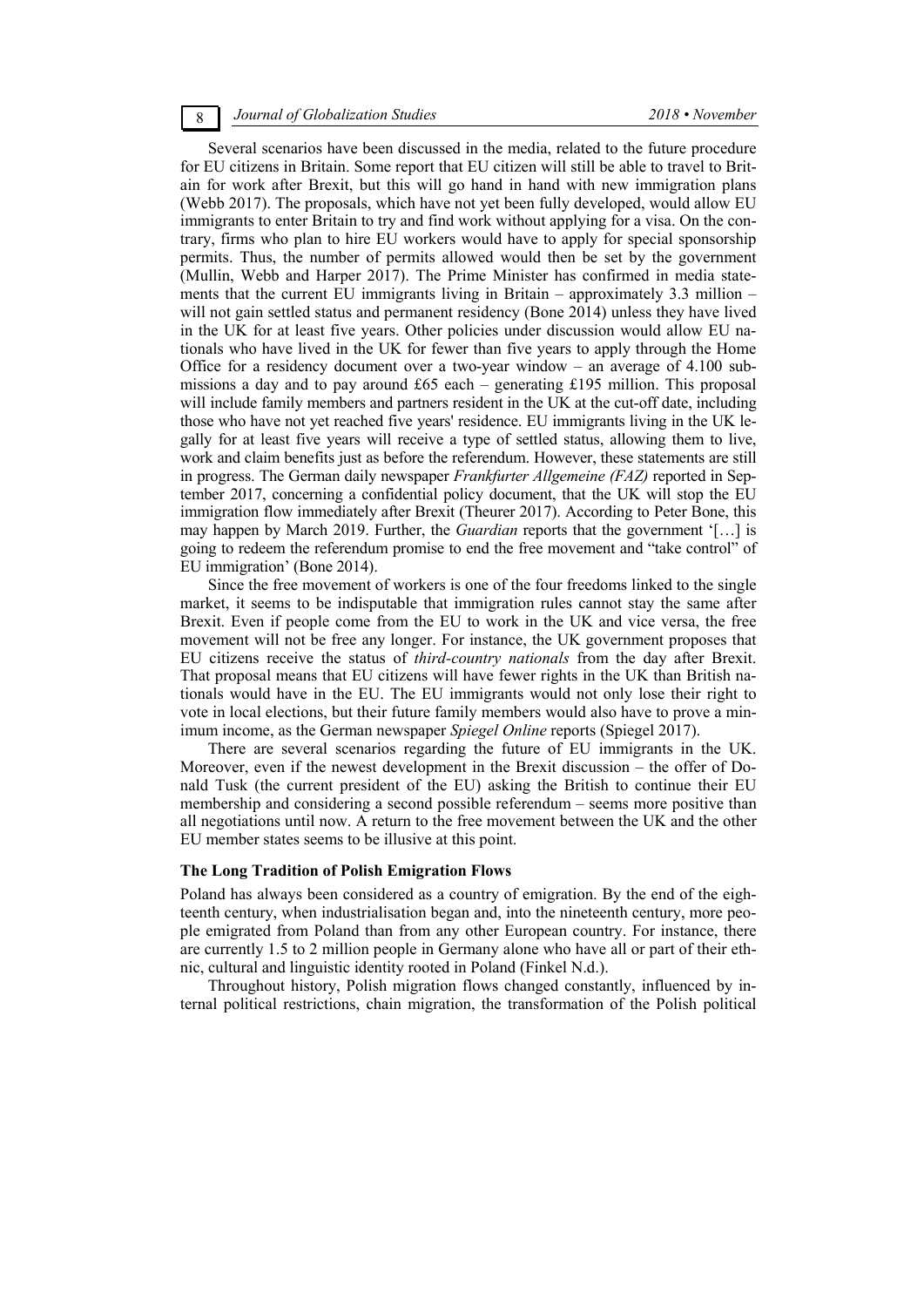system, Poland's EU membership, the opening of borders, free movement of workers and other cultural or political elements *etc.* For instance, as we know from the migration literature, the Carpathian voivodeship in Poland has a long history of migration routes to the USA (David and Barwińska-Małajowicz 2015: 114–125). Only a few Polish regions, such as Masuria and Silesia, were accepted in Germany as the so-called *Ruhrpolen* working in the coal-mines and steal-mines of the German region Ruhr Area, or later as the late-resettlers, a group of people who claimed to have German ancestors and the right to change nationality. Thus, for other Polish regions, a getaway from the regime was only possible by choosing non-European destination countries. After the opening of borders and the introduction to the free movement of workers, Polish migrants who were far away from the traditional migration destinations, such as the USA and Germany, have chosen the UK as their new migration destination, not least because they could not count on already established migration networks in the traditional receiving countries of Polish emigrants, but they could use the English language, which, especially for the younger and better qualified generation, was preferable.

Thus, after Poland joined the EU, new Polish migration patterns began to increase (*e.g*., seasonal migration, circular migration, New Nomads) (David *et al.* 2012: 25–35). Among the emigrants, young Polish people – often highly educated – were the main beneficiaries. However, the mass migration began even before Poland's entry into the EU. After the EU-8 countries joined, it became clear that the older members (such as Germany) did not intend to open their labour markets to immigrants from the new member states. On the contrary, some EU countries, such as Britain, opened their labour markets immediately, which was regarded as an invitation – especially to young Poles. Since then, the UK has been the main destination for Polish migrants (60 % of Polish immigrants choose UK as destination). Generally speaking, the Polish migrant workers represent 56 % of all migrants from the new member states regarding the migration related to free movement of workers (Finkel N.d.). In regards to Germany, as the second preferred emigration destination for Poles, the explanation for the high rank lies mainly in the old migration networks, the stable German economy and the stable labour markets. Also, Germany borders Poland. The short distance between two countries often encourages migrants into a circular migration, related to the unchanged push and pull factors on both sides. The Polish Central Statistical Office (GUS)<sup>4</sup> estimates that, at the end of 2015, there were temporarily around 2,397,000 Polish citizens living outside of Poland, 77,000 (3.3 %) more than in 2014. Among the EU member states, the largest number of Polish inhabitants remained in Great Britain (720,000) followed by Germany (655,000), the Netherlands (112,000), Ireland (111,000) as well as Italy (94,000).

The possibility that, after Brexit, the situation of Polish immigrants in Great Britain will not change is relatively low. Thus, this paper presents two scenarios for discussion: first, the change of Polish migration flows to further EU countries, such as Germany; and, *second,* the return of Polish migrants to Poland. Europe's citizens will feel consequences for both.

#### **Where do We Go from here?**

#### *Germany – a 'catch basin' after Brexit?*

The refugee inflow, which surprised Germany in 2015 and 2016, is not a new phenomenon for migration research and thus is no real surprise. In fact, established migration researchers know (Aigner 2017; Oltmer 2017) that, in times of political upheavals and war situations in various countries of origin, the refugee migration to economically strong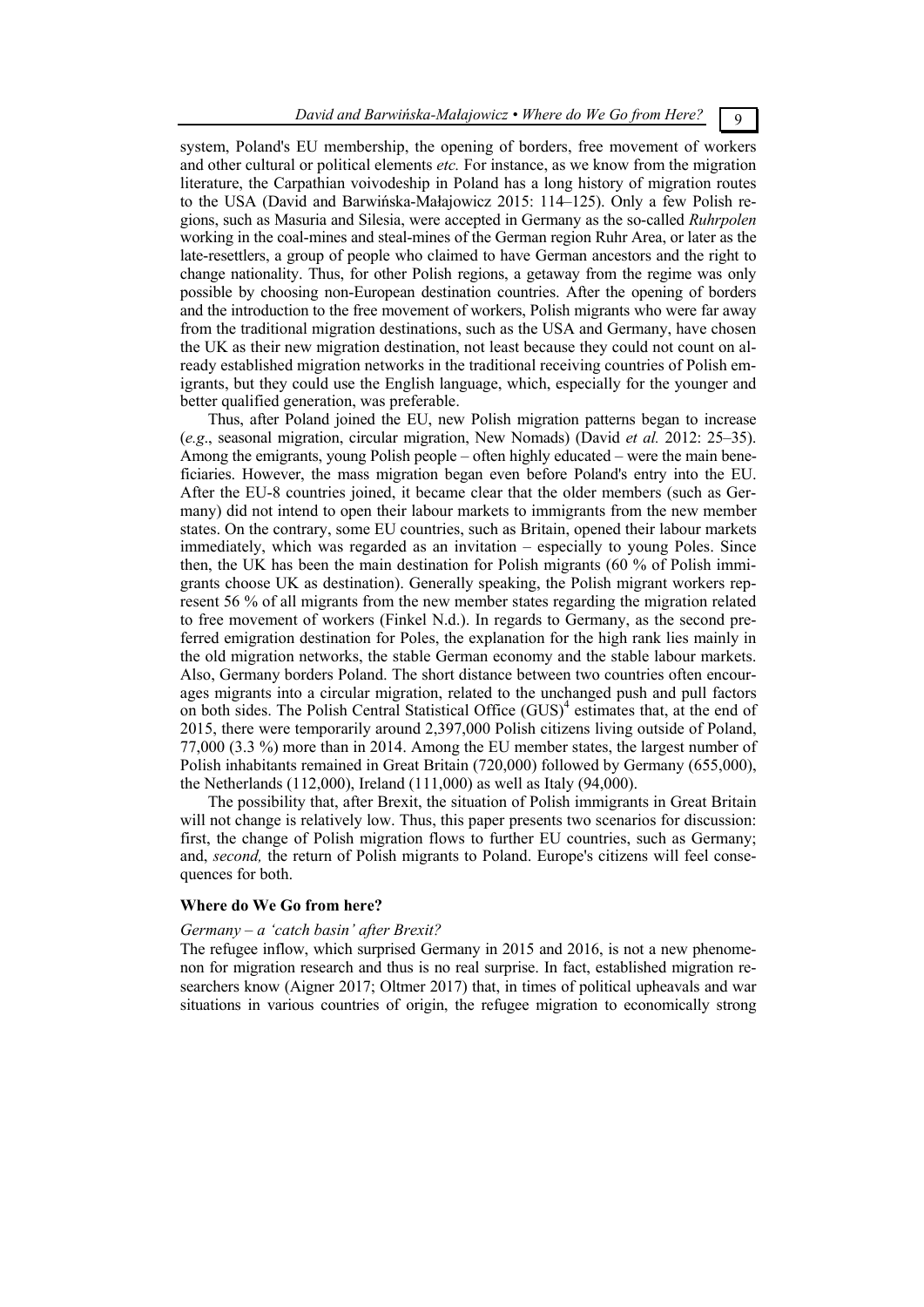countries, such as Germany, is predictable. Nevertheless, for Germany, the 2015–2016 inflow was the largest since the mid-1990s, with approximately 1.1 million refugees in 2015, of which approximately 800,000 want to remain (Brücker *et al.* 2016a; BAMF 2017). However, the current situation differs not only in size from former refugee flows but also in intent, because many asylum-seekers come from countries where there is little prospect of return, at least in the short term (OECD 2017), although the International Organisation for Migration recorded the first refugee migration of 54,069 was recorded with 54,069 refugees returning home in January, 2016.

In the same period, blended by media focussing on the refugee migration development, the numbers for EU immigrants in Germany increased again, with Poles ranked first. Having surpassed the first shock to some extent after the Brexit referendum, the first Polish migrants changed the direction of their migration flows. As a consequence of Brexit, the reason to choose Germany again as the destination country could be the old migration networks, but also the good foundation for integration of immigrants to the labour market (David 2017; David *et al.* 2017), especially due to several new concepts related to entering the labour market. These concepts were developed and implemented in Germany in the context of the refugee crisis after 2015–2016, such as the finding of the German project 'Selectivity and ambiguity in working cultures – SELMA<sup>55</sup> reveal. The decrease in unemployment rates since 2010 as well as the skills shortage in some prominent sectors, such as health, are also inviting factors in migrants' motivation (Ther 2017). The fact is that, in September 2015 alone, more EU immigrants entered Germany than refugees. In that month, 730,000 Poles, 591,169 Italians, and 435,914 Romanians held first three ranking positions, along with others from Greece, Croatia, Bulgaria and other countries and so forth (Ausländer-verzeichnis… 2015).

For both EU immigrants and new refugees, this is an unusual situation. In a sense, both groups are competing for working and living space in Germany. In this case, at first glance the EU immigrants seem to have the advantage since they have a better knowledge of the arrival country and the German labour market. They also have permission to work and have networks at their disposal. These assets help them to overcome first entrance and integration barriers. In contrast, refugees must apply for permission to work, which is part of the long process of their status and recognition. Although EU immigrants appear to enter the labour market after a short time, refugees still have problems in finding jobs. The slow labour market integration of refugees often includes language barriers, but the recognition of qualifications is also a factor. A study of the German Institute for Employment Research (IAB)<sup>6</sup> shows that a large number of refugees who came to Germany 15 years ago are still facing the challenge of entering the labour market. After ten years in Germany, just 60 % of the refugees who arrived at that time were able to work.

Apart from the formal barriers, the significance of refugee immigrants' *cultural roots* should be stressed. For many years, Western societies rejected the importance of culture while discussing integration. They were afraid of starting a critical debate that could exclude certain groups and run the danger of enforcing specific political orientations. 'Today labour market experts warn against continuing integration without specific emphasis on cultural roots and differences (David and Coenen 2017: 77–101).

However, with all the cultural and infrastructural advantages of EU immigrants, such as Poles, current refugees could become competition after being recognised as full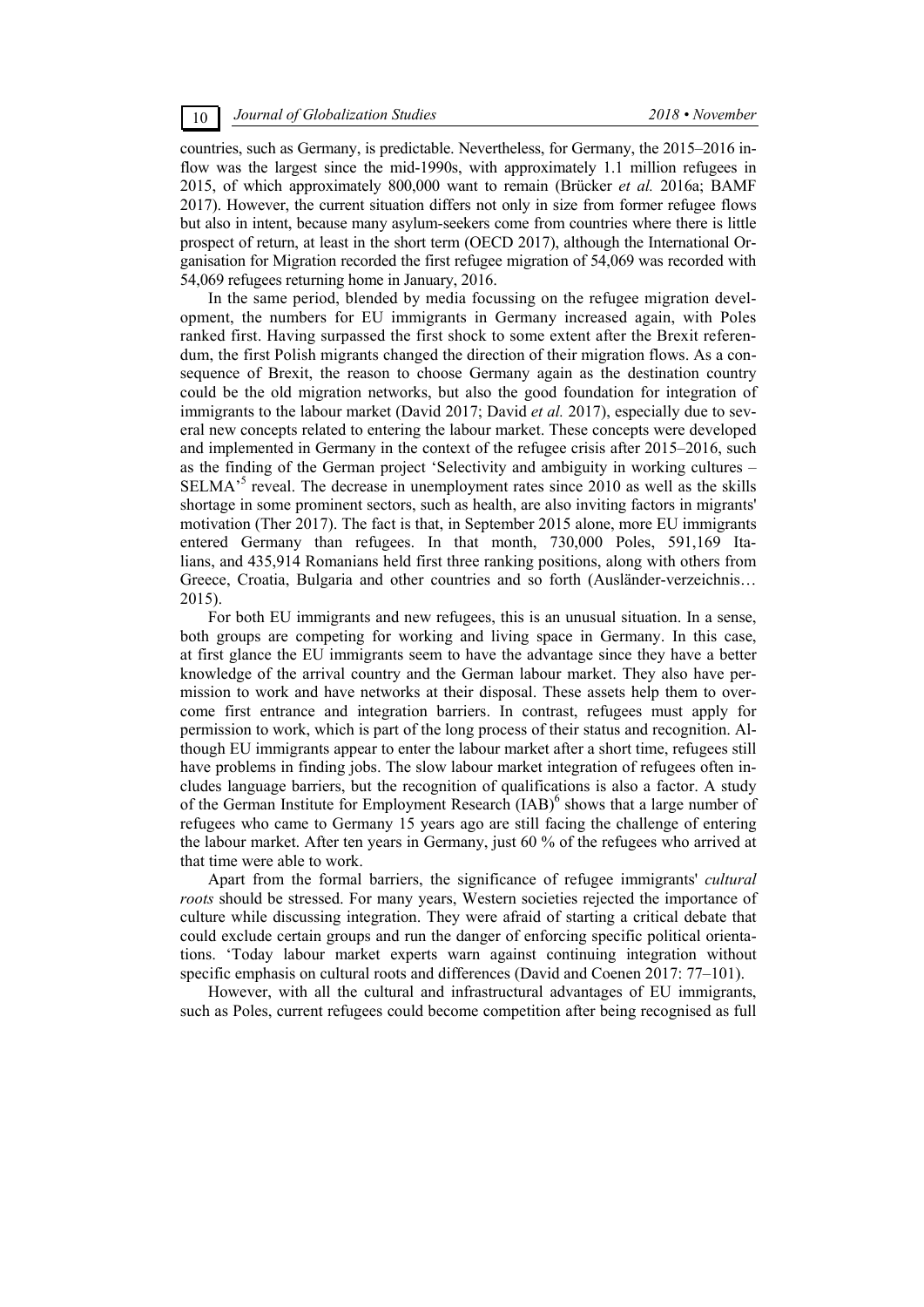EU citizens. Compared to refugee and migrant groups from other countries of origin, the newest refugee immigrants (*e.g*., Syria in particular) often have recognised educational pathways. For example, 37 % of recent immigrants attended secondary schools, and 32 % completed secondary school (Brücker *et al.* 2016b). 13 % of the target group has a university or university degree, and 12 % have already started training in their home country or related pre-vocational institutions. In the same study, 46 % stated that they want to complete a school or vocational qualification and 66 % are motivated to pursue a university or vocational qualification. Also, the majority of new arrivals are of working age. When sorting asylum applications by age group and gender from January to May 2017, the largest group of asylum-seekers is young men aged 18 to 30 who seek asylum in Germany (BAMF 2017). The proportion of men (62.2 %) in the total number of approximately 800,000 of is significantly higher than that of refugee women (37.8 %).

Finally, this means that after a certain period of the current refugees in Germany, the situation between the EU immigrants, such as Polish workers, and the refugee groups could change, especially in regards to the Polish immigrants with lower qualification levels as today there is less need for low- and medium-skilled workers.

However, both the EU and the refugee immigrant groups in Germany are also facing the effects of the anti-European atmosphere in Germany, which is mirrored in the political climate (see last German voting in September 2017). Naika Foroutan, a German expert on migration and integration, describes in an interview with the German *Süddeutsche Zeitung (SZ)* (Braun and Foroutan 2018; Theurer 2017) that, in addition to increasing social inequality, devaluation and lack of recognition dominate the German society. She argues that central problems of society are played against each other in accordance with the motto '[it] was no longer possible to take care of the social differences because one had to deal with the problems of further minorities' (*Ibid*.).

Between these discussions, groups of German citizens report experiences similar to the British responses regarding their despair and their difficulties in finding adequate jobs and qualifications. At the moment, Germany is under tension, as Foroutan explains (Braun and Foroutan 2018) and is stressed by the search for identity. How this German situation will develop is another future scenario, and migration will play a major role here as well.

# *Return migration to Poland welcomed – just not yet!*

There is a broad strand of literature discussing the Polish return migration (Klagge and Klein-Hitpaß 2010: 1632–1651; Coniglio and Brzozowski 2018: 85–105; David 2015). Often the literature spotlights the positive effects of return migration on the domestic countries, which at this time mainly focusses on the regional and economic dimensions. However, Cassarino (2004: 253–279) has demonstrated how important it is to understand every single migration process, due to the various types of returnees. He requests a differentiated view of the motives, desires and experiences of return migrants. In this way, he hopes for better insight into who returns when and why and why some returnees appear as actors of change in specific social and institutional circumstances at home whereas others do not. Cassarino proposes that the difference between whether a migrant can contribute to the regional economy or not is a consequence of further issues than solely the qualification degree. In the same vein, Coniglio and Brzozowski (2018: 85–105) state that return migration can have modest or detrimental effects on the domestic country, depending on whether the migration experience was successful and the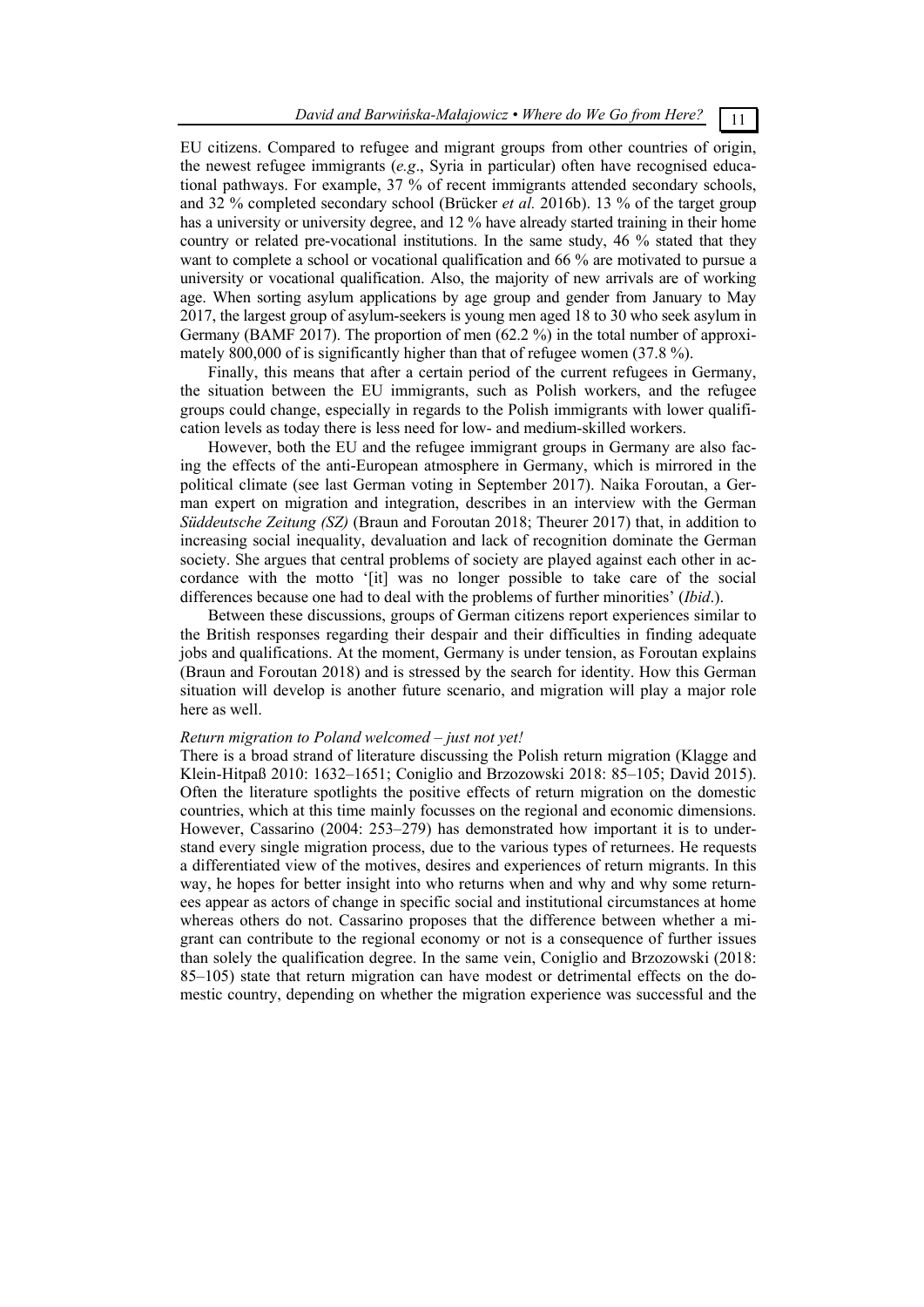migrant integrated at a certain level into the system of the receiving country. Additionally, re-integration into the structures of the domestic country plays a role.

David (2015) claims that primary return migration of highly skilled workers can be profitable for regions, especially when ex-emigré highly skilled workers return to the domestic region, sharing new knowledge and newly acquired skills. Highly skilled workers who leave their native country and become part of the foreign society acquire numerous skills during their stay abroad. They become familiar with foreign, and often different, cultures, which broaden their intercultural skills. Moreover, they are often confronted with new ways of working in organisations and labour processes and approach a new way of solution-oriented thinking. Apart from socioeconomic abilities, highly skilled workers acquire personal knowledge that relates to their new living situation. In the case of successful incorporation in the new environment, highly skilled workers grow according to their capacities; in the best case, they become global citizens. The best case described by David (*Ibid.*) often, in reality, meets challenges. For instance, when there is a mismatch during the migration process, skills may be wasted and, instead of beneficiary outcomes, a reduction of economic potential after return can be observed (Coniglio and Brzozowski 2018: 85–105). According to GUS (2009), in recent years, several surveys of return migrants were carried out in Poland to identify the reasons for return. The respondents gave the following answers: the end of the period of planned stay abroad (20 %), termination of the contract (20 %), family longing (16 %), termination of seasonal work (10 %) and graduation (about 4 %). Only a very small group of the return migrants to Poland reported that the main reason for return is improvement in the Polish labour market (about 2 %) or the intention to start a business in Poland (about 3 %). Another aspect of the return migration is that the return migrants to Poland are not solely highly skilled individuals. A high number of Polish migrants are low- and medium-qualified and leave Poland due to unemployment, hoping for a successful job search abroad. However, the migration process often fails, and the return migrants are forced to return home. Thus, among Britain's Poles, many come from economically deprived small towns or even villages in their domestic region. Due to this situation, return migration is often unwanted and unintended by these individuals. An article in the UK's *Reuters* (Pawlak and Sobczak 2016) reports that less than six percent of Poles said that the Brexit vote meant they wanted to go back to Poland. Almost 16 % said they would leave Britain but move elsewhere in the EU or outside the bloc.

A different perspective on return migration is provided by the Polish government, which – despite several programmes for return migrants – is not prepared to welcome the returnees yet (Szczepański N.d.). Szczepański (*Ibid.*) reports that most of the already developed and implemented measurements and approaches addressing Polish return migration nationwide or at the regional level do not merit attention from Polish return migrants. Instead, the government sets small incentives to attract Polish migrants to return and thus bind them to their domestic region.

#### **Discussion**

In the current European situation, brought to light by the refugee migration and the Brexit referendum, the future perspective may look desperate. In fact, at this point, not even experts can predict how the final act of Brexit and the future EU without the UK will appear. However, in a positive development for both sides, EU migration between the UK and the EU will transform and cast a serious shadow over the *free movement of*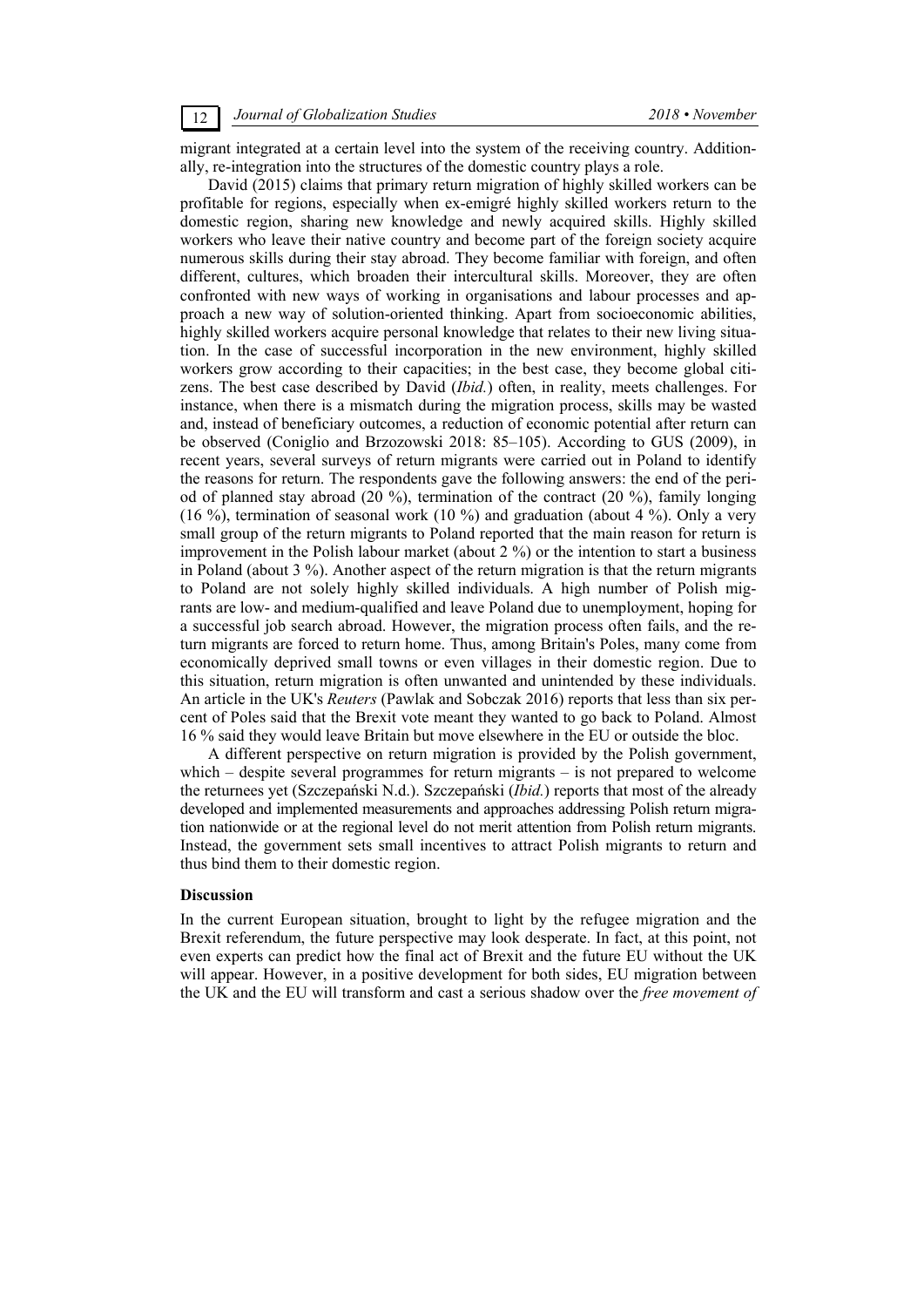*workers* as one of Europe's identification criteria. Therefore, external and internal European migration should now be on top of the European policy agenda.

In the present circumstances, it is certainly unpredictable how EU migration flows will change course in the future. Certainly, at this point, proposals should be discussed, including how EU migrants and EU citizens can be better prepared for the new Europe and the new migration flows after Brexit, as well as future external inflows from abroad. Migration experts on EU migration and labour market instruments often state that the free movement of workers is already regulated by the EU and does not need further steering at the regional, or even local, level. The authors of this article do not share this view completely. Based on the findings of this article, it is clear that the *EU free movement* needs to be redefined locally, similar to the development and implementation of new approaches for external migrants to Europe. One can argue that EU networks such as the European Employment Service (EURES) give potential EU migrants a first overview of the conditions expected in the receiving countries, job possibilities and other socioeconomic needs and so forth. Nonetheless, the approach that the authors recommend begin at the regional and local levels.

Thus, we propose the following approach. Our approach *first* focusses on the integration of EU immigrants in the community-based labour markets at home, and later in the receiving countries. *Second*, it gives potential EU migrants and other EU citizens an understanding of the European concept of the freedom of movement with all its regulations, benefits and concerns. In contrast to many other proposed approaches related to the topic, our approach emphasises *empowerment* in regards to labour market issues as the backbone of Europe's free movement. Considering integration as a mutual process, our approach posits individual empowerment as the core mechanism to achieve integration, and thus clearly distinguishes itself from the many approaches that demand EU migrants and external migrants to unilaterally adapt to already existing (job) structures in receiving countries – a concept that produced small success rates in the past. Such a process will likely be successful in establishing new structures while accounting for, and reflecting upon, existing processes and linkages between *the new and the old*.

More precisely, taking labour market integration as an example and following the understanding of empowerment, this approach identifies individuals' (*i.e*., EU migrants) competencies as a starting point for targeted integration measures. The overall aim is to equip these target groups for integration in the local – and later transnational – European job market and to prepare them for an independent living and working life in transnational spaces.

This can be achieved through an innovative threefold approach of *employability* (*i.e*., increasing the target groups' ability to search and find a job by themselves and knowing whom to contact for further help and information in the domestic and the receiving country), *entrepreneurship* (*i.e*., increase of target groups' entrepreneurial activities, not solely in the sense of starting a business, but to be self-manageable and organised in all manners) and *mobility knowledge* (*i.e*., increase of target groups' knowledge on successful and failed mobility, European rights, *does and don'ts* and preparation to become EU citizens).

Also, other concepts in the field located at the community level focus primarily on specific information, qualification recognition and further education possibilities of the target groups. This approach identifies community-based labour market (branches and sectors) needs and translates these into empowerment measures for EU immigrants,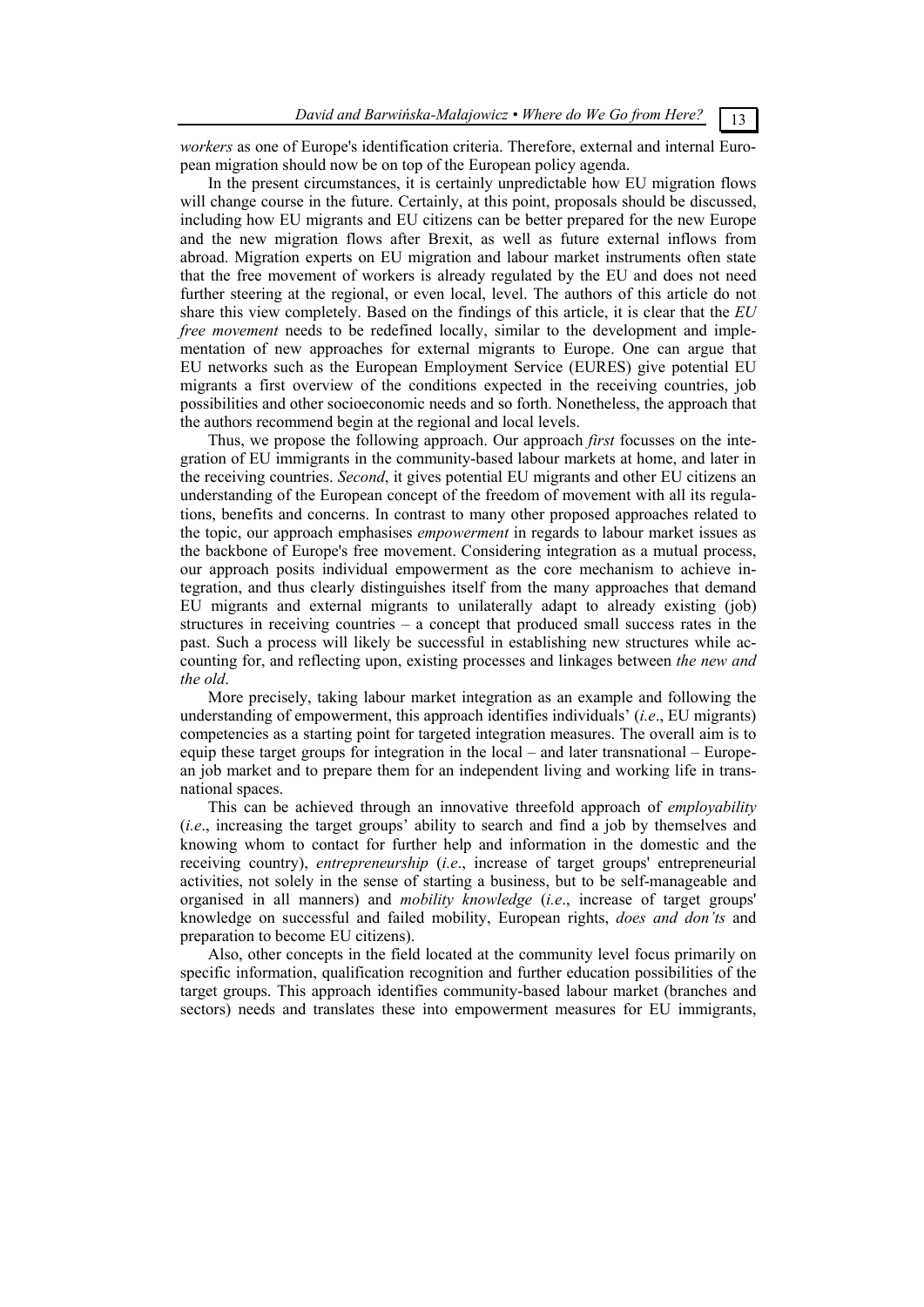## 14 *Journal of Globalization Studies 2018 • November*

helping them to understand and harness their possibilities and chances in the light of their competencies. As used here, *raising employability* is not about preparing someone to match to a specific job offer somewhere in Europe, but providing potential EU migrants with the skills and capabilities necessary to engage in the labour market and fully participate in and contribute to community life everywhere across Europe. Also, *entrepreneurial skills* and attitudes empower the EU migrants to act independently with sole responsibility for self-development and self-employment. It can, in the best case, lead to immigrant entrepreneurial activities and starting a business in the domestic region after the return. *Mobility knowledge* for potential migrants and further groups of EU citizens, on the other hand, is crucial to ensure cohesion in the society, active citizens, sustainable growth and increased employment in Europe. This approach, adapted in any form, could already make up parts of a school's or university's curriculum across Europe. In doing so, individuals' empowerment and independent life approaches would support a united European society.

## **Conclusion**

While long underestimated, the Brexit referendum has shown that EU migration (free movement of workers) and refugee migration give rise to controversy all over Europe. Regardless of the real impact, EU citizens who perceive the latest immigration flows as endangering their situation, including far-reaching implications for daily life, can be found throughout Europe. An accompanying fear and insecurity for the future are reflected in the number of national referendums and the growing popularity of right-wing parties. However, migration is no new phenomenon for Europe and is even expected to increase in the coming decades. Considering demographic changes or the potential for innovation through diversity migration is likely to provide a positive impact for the society if Europe's integration strategies succeed. One reason for the resentment of parts of the population can be attributed to the integration of refugees into EU societies and labour markets (see past developments and experiences), which, at the same time, is a symptom of missed opportunities and European divergence. The division in society is widening between people who support and those who oppose diversity and pluralisation: in other words, EU citizens who feel free and enjoy the idea of the EU and free movement and those who are afraid of open borders and loss of identity.

Hence, the challenge for researchers and practitioners in Europe is to develop and implement solutions that bridge the gap between EU citizens, potential internal EU migrants and 'foreigners', and that empower people to sense and seize opportunities for a common future. In this context, the role of policy is to stimulate and sustain related to concepts by establishing the necessary framework and conditions for internal European migration and external migration flows to Europe by raising individual empowerment.

#### **NOTES**

<sup>1</sup> Huguenots is the common term since 1560 for French Protestants in the pre-revolutionary France. Their confession was strongly influenced by Calvinism, thus the teaching of John Calvin.

<sup>2</sup> The 'ENTER – Enter to Entrepreneurship' under the ERASMUS+ of the EU was partnered by the Boston college (UK) with cooperation of the Polish city Radomsko and the German Institute for Work and Technology (GER).

<sup>3</sup> Miasto Radomsko (PL); Boston College (UK); Institute for Work and Technology, Westphalian University (GER), *Guide Book 'ENTER – Enter to Entrepreneurship',* The project 'ENTER – ENTER to Entrepreneurship' is funded by the European Commission under the program ERASMUS+, Key Action 2, May 2016.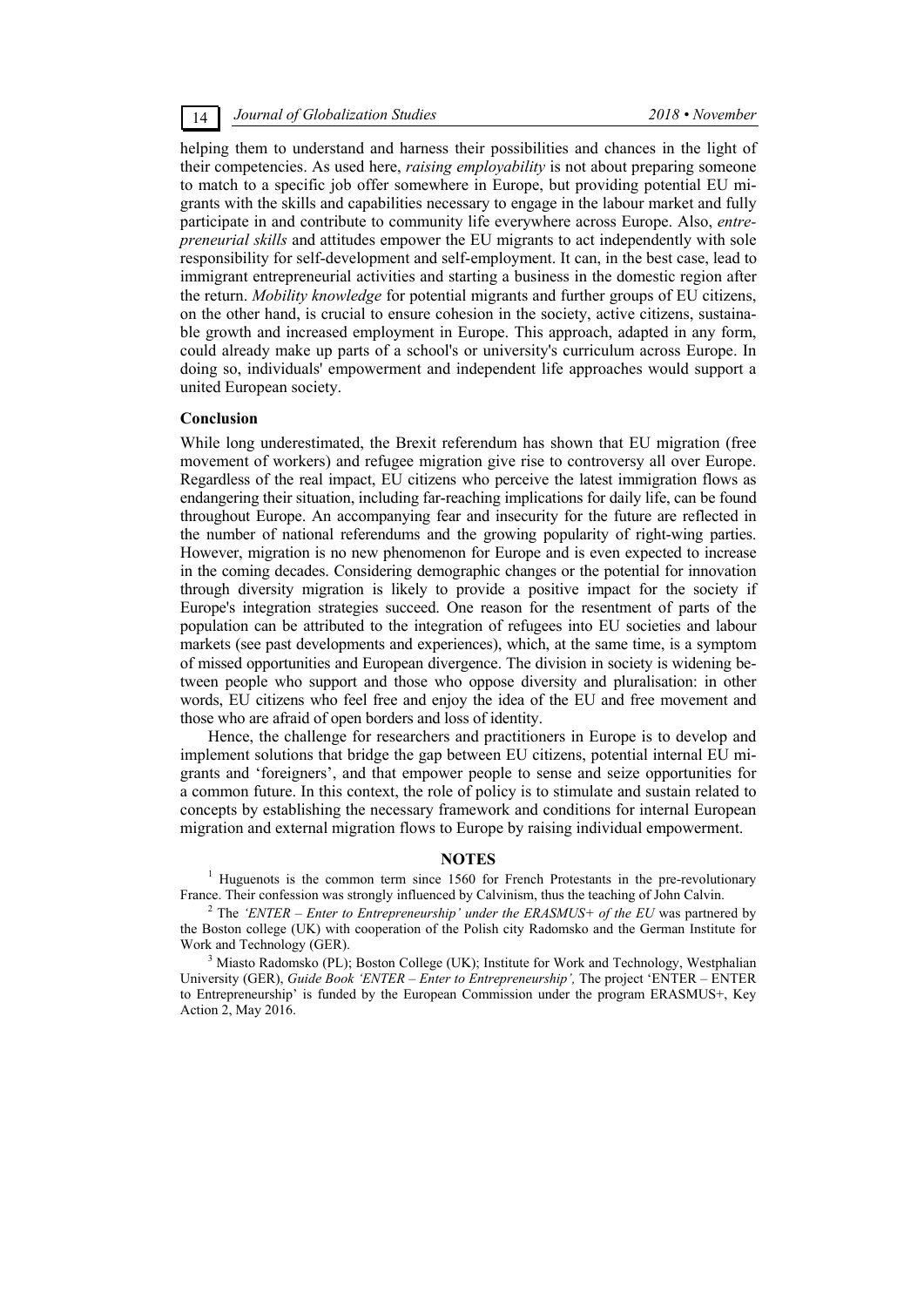<sup>4</sup> GUS stands for Główny UrząD Statystyczny - Central Statistical Office.

<sup>5</sup> Selma: Selektivität und Mehrdeutigkeit in Arbeitskulturen – Eine Ressourcen- und *potenzialorientierte Gestaltung der Arbeitswelt für Flüchtlinge in den Branchen Altenpflege, IT-Wirtschaft und Bauhandwerk,* A project funded by the Ministry of Culture and Research of North Rhine Westphalia, lead by the Institute for Work and Technology, Westphalian University in cooperation with the Institut für Stadtgeschichte Gelsenkirchen and the Forschungsinstitut für innovative Arbeitsgestaltung und Prävention e.V. 6

 IAB, *Flüchtlinge und andere Migranten am deutschen Arbeitsmarkt: Der Stand im September 2015*. IAB – Institut für Arbeitsmarkt und Berufsforschung, 14/2015.

#### **REFERENCES**

Aigner, P. 2017. *Migrationssoziologie. Eine Einführung*. In Sahner, H., Bayer, M., and Sackmann, R. (eds.), *Studie skripte zur Soziologie*. Springer VS.

Ausländerverzeichnis. 2015. *Number of EU Immigrants in Germany*. September 30.

BAMF. 2017. *Aktuelle Zahlen zu Asyl. Mai.* Bundesamt für Migration und Flüchtlinge.

- Bauman, Z. 2003. *Wasted Lives: Modernity and Its Outcasts*. Cambridge: Polity Press.
- BBC 2016. Eight reasons Leave won the UK's referendum on the EU. *BBC News*, June 24. URL: http://www.bbc.com/news/uk-politics-eu-referendum-36574526. Accessed 7<sup>th</sup> January 2018.
- Bone, P. 2014. I Remain a Tory, but Ukip is a Good Thing. *The Guardian*, November 20. URL: https://www.theguardian.com/commentisfree/2014/nov/20/peter-bone-not-defectingukip-tory-eu-referendum. Accessed 1<sup>st</sup> February 2018.
- Braun, St., and Foroutan, N. 2018. Deutschland steht unter erheblicher Spannung. *Süddeutsche Zeitung,* January 24. URL: http://www.sueddeutsche.de/politik/integrationdeutschland-steht-unter-erheblicher-spannung-1.3837398. Accessed  $29^{th}$  January 2018.
- Brücker, H., Fendel, T., Kunert, A., Mangold, U., Siegert, M., and Schupp, J. 2016a. Warum sie kommen, was sie mitbringen und welche Erfahrungen sie machen. *IAB-Kurzbericht. Aktuelle Analysen aus dem Institut für Arbeitsmarkt- und Berufsforschung* 15.
- Brücker, H., Rother, N., and Schupp, J. (eds.) 2016b. *Politikberatung kompakt*. *IAB-BAMF-SOEP-Befragung von Geflüchteten: Überblick und erste Ergebnisse.* DIW Berlin.
- Cassarino, J-P. 2004. Theorising Return Migration: The Conceptual Approach to Return Migrants Revisited. *International Journal on Multicultural Societies IJMS* 6 (2): 253–279.
- Castles, S., De Haas, H., and Miller, M. J. 2014. *The Age of Migration: International Population Movements in the Modern World.* 5<sup>th</sup> ed. Basingstoke: Palgrave Macmillan.
- Coniglio, N. D., and Brzozowski, J. 2018. Migration and Development at Home: Bitter or Sweet Return? Evidence from Poland. *European Urban and Regional Studies* 25 (1): 85–105.
- Cook, Ch. 2016. How Immigration Changed Boston, Lincolnshire. *ВВС News*, May 10. URL: http://www.bbc.com/news/uk-politics-eu-referendum-36258541. Accessed 24<sup>th</sup> August 2017.
- David, A. 2015. *Human Capital and the Role of Networks Migration, Inclusion and New Qualification for a Sustainable Regional Economy*. University of Twente.
- David, A. 2017. *Neue Wege Geflüchteter in die Arbeitswelt: eine Chance der Arbeitsmarktintegration.* In Denk-doch-mal.de: das Online-Magazin; Sonderausgabe: Geflüchtete in Bildung und Arbeit – Chancen, Hürden und Wege. URL: http://denk-dochmal.de/wp/alexandra-david-neue-wege-gefluechteter-in-die-arbeitswelt/. Accessed 28<sup>th</sup> January 2018.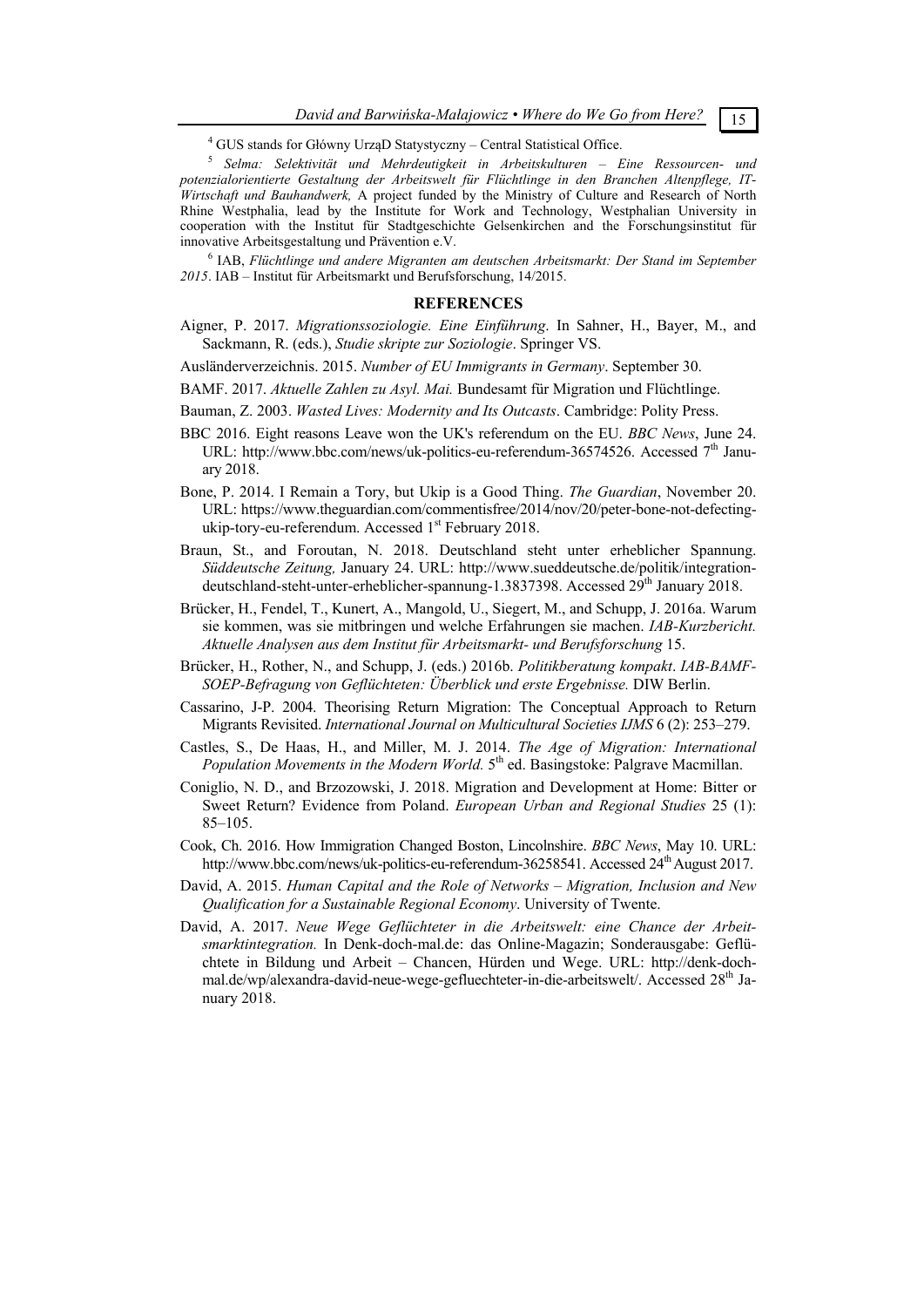- David, A., and Barwińska-Małajowicz, A. 2015. Opting for Migration: Is it just an Economic Necessity? A Comparison between German and Polish Highly Skilled Graduates*. Journal of Education and Training Studies* 3 (2): 114–125.
- David, A., and Coenen, F. 2017. Immigrant Entrepreneurship A Chance for Labour Market Integration of Refugees? In David, A., and Hamburg, I. (eds.), *Entrepreneurship and Entrepreneurial Skills in Europe – Examples to Improve Potential Entrepreneurial Spirit* (pp. 77–101). Cambridge and New York: Cambridge University.
- David, A., Evans, M., Goch, S., Hilbert, J., Jégu, M., Klatt, R., Livi, M., Röhl, M., Schmidt, D., and Steinberg, S. 2017. *Selektivität und Mehrdeutigkeit in Arbeitskul-Turen – Eine Ressourcen- und potenzialorientierte Gestaltung der Arbeitswelt für Flüchtlinge in den Branchen Altenpflege, IT-Wirtschaft und Bauhandwerk.* SELMA Projekt Working Paper.
- David, A., Barwińska-Małajowicz, A., and Coenen, F. 2012. From Brain Drain to Brain Exchange: How to Use Better Highly Skilled Workers; A Conceptual Approach. *Unia Europejska.pl* 216 (5): 25–35.
- European Commission. N.d. *Employment, Social Affairs & Inclusion*. URL: http://ec.europa. eu/social/main.jsp?catId=457. Accessed  $24<sup>th</sup>$  August 2017.
- Finkel, E. N.d. Polnische Migration nach dem EU-Beitritt Die Emigration der Polen im Wandel der Zeit. *Frankfurter Allgemeine, Zeitung für Deutschlands Schulen.* URL: http://www.fazschule.net/project/die-welt-in-bewegung2011/835. Accessed January 18, 2018.
- Gans, P., Lang, Ch., and Pott, A. 2013. Bevölkerungsdynamik und Migration. In Gebhardt, H., Glaser, R., Lentz, S. (eds.), *Europa – eine Geographie* (pp. 329–377). Springer: Berlin and Heidelberg.
- GUS. 2009. *Informacja o rozmiarach i kierunkach emigracji z Polski w latach 2004–2008*. Warszawa.
- IAB. 2015. *Flüchtlinge und andere Migranten am deutschen Arbeitsmarkt: Der Stand im September 2015*. IAB – Institut für Arbeitsmarkt und Berufsforschung, 14.
- Klagge, B., and Klein-Hitpaß, K. 2010. High-Skilled Return Migration and Knowledge-Based Development in Poland. *European Planning Studies* 18 (10): 1632–1651.
- Krastev, I. 2015. Britain's Gain is Eastern Europe's Brain Drain. *The Guardian*, March 24. URL: https://www.theguardian.com/commentisfree/2015/mar/24/britain-east-europebrain-drain-bulgaria. Accessed 17<sup>th</sup> January 2018.
- Krastev, I. 2017. *After Europe.* Philadelphia: University Pennsylvania Press.
- Mullin, G., Webb, S., and Harper, P. 2017. Uncertain Future: What Will Happen to EU Citizens in the UK after Brexit, How Many are There Now and Will They Need Visas to Work Here? *The Sun,* August 17. URL: https://www.thesun.co.uk/news/2822423/eucitizens-status-brexit-freedom-of-movement-visas/. Accessed 29<sup>th</sup> August 2017.
- Nowicka, M. 2007. *Von Polen nach Deutschland und zurück. Die Arbeitsmigration und ihre Herausforderung für Europa.* Transcript Verlag, Bielefeld.
- OECD. 2014. *International Migration Outlook*. Paris: OECD Publishing.
- OECD. 2017. *Nach der Flucht: Der Weg in die Arbeit. Arbeitsmarkt von Flüchtlingen in Deutschland*. Paris: OECD Publishing.
- Oltmer, J. 2017. *Migration. Geschichte und Zukunft der Gegenwart*. Darmstadt: Konrad Theiss Verlag.